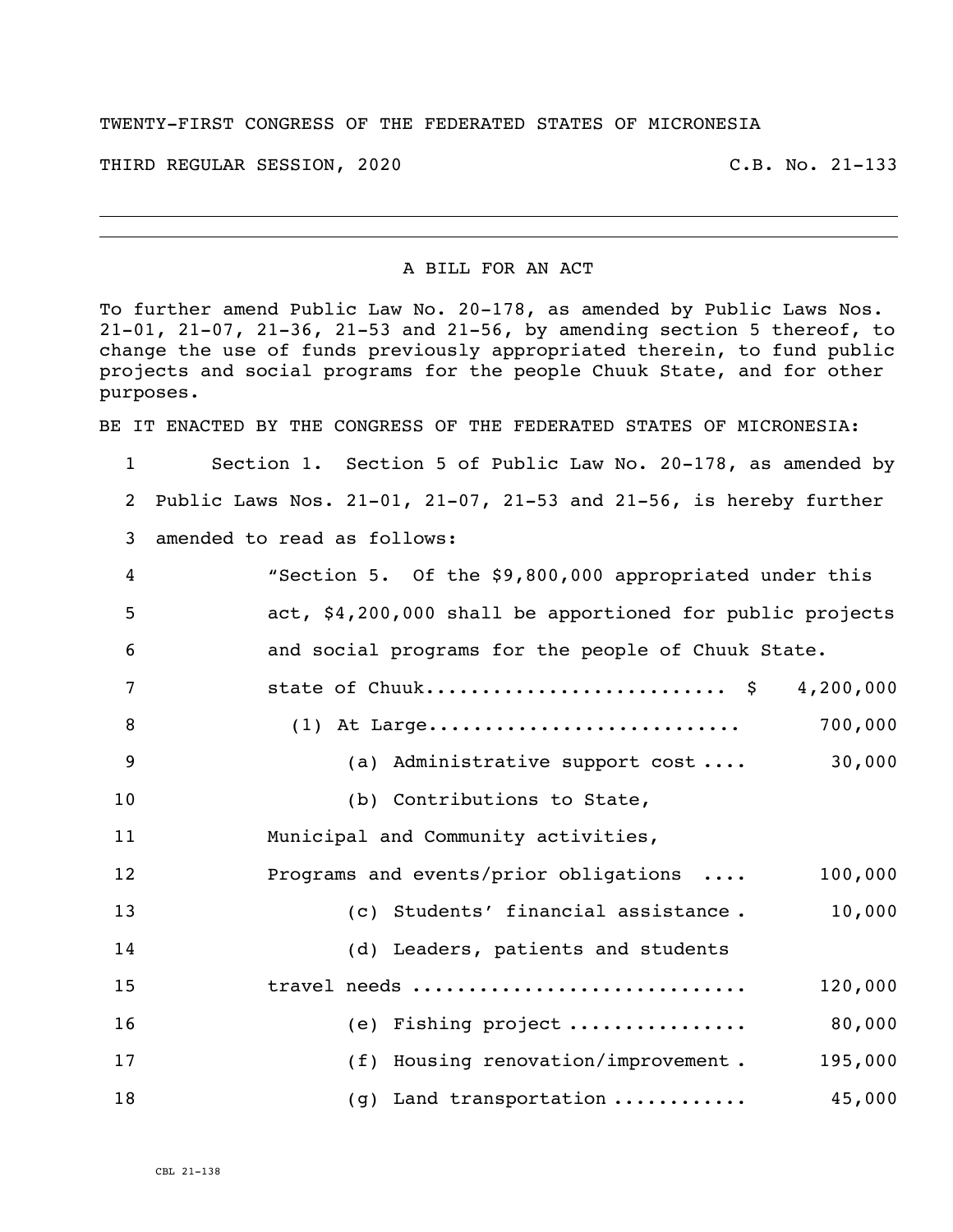| $\mathbf{1}$   | (h) Chuuk Governor's office                                                   |                |
|----------------|-------------------------------------------------------------------------------|----------------|
| $\overline{2}$ | operations and travel needs  \$                                               | 100,000        |
| 3              | (i) Channel clearings                                                         | 10,000         |
| 4              | (j) Water Projects                                                            | 10,000         |
| 5              | (2) Election District No. 1                                                   | 700,000        |
| 6              | (a) Election District No. 1                                                   |                |
| 7              | social program and public projects                                            | $-0-$          |
| 8              | (b) Community Members and                                                     |                |
| 9              | Mortlocks Leadership travel needs                                             | 60,000         |
| 10             | (c) Musical instruments                                                       | 40,000         |
| 11             | (d) Fishing project                                                           | 60,000         |
| 12             | (e) Non-Government Organization or                                            |                |
| 13             | Nonprofit Organization or Association subsidy                                 | 50,000         |
| 14             | (f) Contributions to State, Municipal                                         |                |
| 15             | and Community events, activities and program                                  | 50,000         |
| 16             | (g) Mortlock Islands Development                                              |                |
| 17             | Authority (MIDA) vessel's operation                                           | 50,000         |
| 18             | (h) Satawan Power Generation & Extension 150,000                              |                |
| 19             | (i) Disaster relief program/                                                  |                |
| 20             | food security                                                                 | 100,000        |
| 21             | (j) Community Multipurpose buildings                                          |                |
| 22             | construction or renovation                                                    | 50,000         |
| 23             | (k) Solar freezers                                                            | 40,000         |
| 24             | (1) Land Acquisition for public                                               |                |
| 25             | $\cdots \cdots \cdots \cdots \cdots \cdots \cdots \cdots [40,000]$<br>purpose | $\overline{0}$ |
|                |                                                                               |                |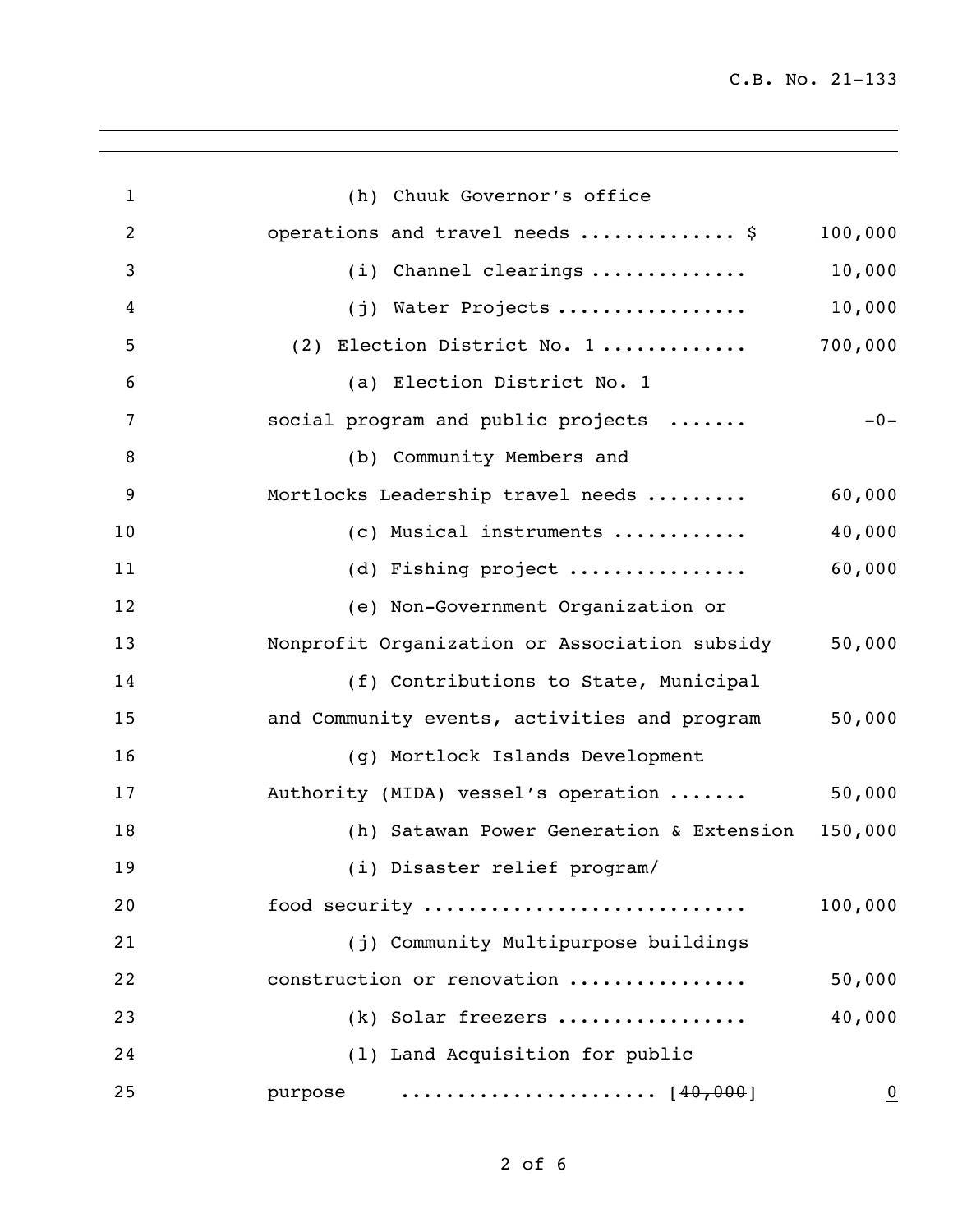| $\mathbf{1}$   | FCC Boat Purchase  \$<br>(m)               | 10,000  |
|----------------|--------------------------------------------|---------|
| $\overline{2}$ | (n) MIDA office completion $\ldots \ldots$ | 30,000  |
| 3              | (o) Project materials freight costs        | 10,000  |
| 4              | Election District No. 2<br>(3)             | 700,000 |
| 5              | (a) Housing and Community Hall             |         |
| 6              | rehabilitation                             | 240,000 |
| 7              | Food relief program<br>(b)                 | 70,000  |
| 8              | (c) Fishing project                        | 70,000  |
| 9              | Administrative support cost<br>(d)         | 20,000  |
| 10             | Land Transportation<br>(e)                 | 30,000  |
| 11             | (f)<br>Water system project                | 20,000  |
| 12             | POL/Charters/Freight<br>(g)                | 10,000  |
| 13             | Municipal governments subsidy<br>(h)       | 30,000  |
| 14             | Road improvement<br>(i)                    | 80,000  |
| 15             | Travel needs<br>(j)                        | 70,000  |
| 16             | Students financial assistance<br>(k)       | 20,000  |
| 17             | Sewing project<br>(1)                      | 20,000  |
| 18             | (m) Youth activities/events/programs       | 20,000  |
| 19             | Election District No. 3<br>(4)             | 700,000 |
| 20             | (a) Housing renovation/community           |         |
| 21             | hall/multipurpose building                 | 150,000 |
| 22             | Fishing project<br>(b)                     | 100,000 |
| 23             | Humanitarian assistance<br>(c)             | 100,000 |
| 24             | Sewing project<br>(d)                      | 40,000  |
| 25             | Medical/outreach-travel needs<br>(e)       | 60,000  |
|                |                                            |         |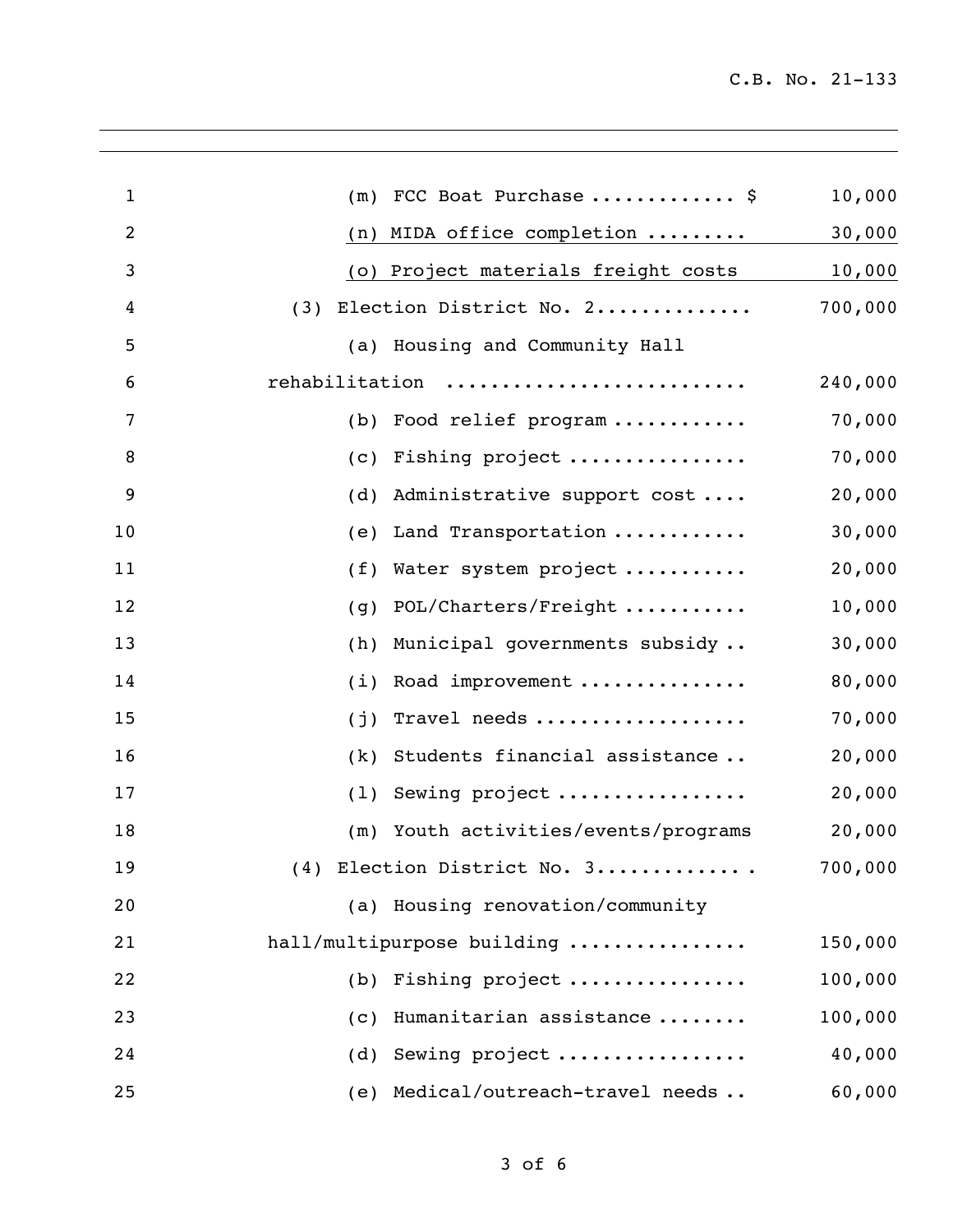| $\mathbf{1}$   |           | (f) Youths activities/programs/          |         |
|----------------|-----------|------------------------------------------|---------|
| $\overline{2}$ | equipment |                                          | 40,000  |
| 3              | (g)       | Students financial assistance            | 40,000  |
| 4              | (h)       | POL/Charters/Freight                     | 20,000  |
| 5              | (i)       | 2019 FSM Government Inauguration         | 40,000  |
| 6              | (j)       | Land transportation                      | 50,000  |
| 7              | (k)       | Expenses for deceased/human remains      | 15,000  |
| 8              | (1)       | Solar lights/equipment                   | 25,000  |
| 9              | (m)       | Purchase of medicine                     | 10,000  |
| 10             |           | $(n)$ Travel needs                       | 10,000  |
| 11             | (5)       | Election District No. 4                  | 700,000 |
| 12             |           | (a) Fishing project                      | 50,000  |
| 13             | (b)       | Humanitarian assistance                  | 100,000 |
| 14             |           | (c) Housing renovation/repair $\ldots$ . | 100,000 |
| 15             | (d)       | Water system project                     | $-0-$   |
| 16             | (e)       | Solar freezer                            | 50,000  |
| 17             | (f)       | FDA administrative cost                  | 50,000  |
| 18             | (g)       | Medical referral and repatriation        |         |
| 19             |           | of human remains                         | 50,000  |
| 20             |           | (h) Road improvement                     | 40,000  |
| 21             |           | (i) Community Outreach and               |         |
| 22             |           | travel needs                             | 100,000 |
| 23             |           | (j) Foupo Community Hall                 | 25,000  |
| 24             |           | (k) Students financial assistance        | 25,000  |
| 25             |           | (1) Volleyball team preparation for      |         |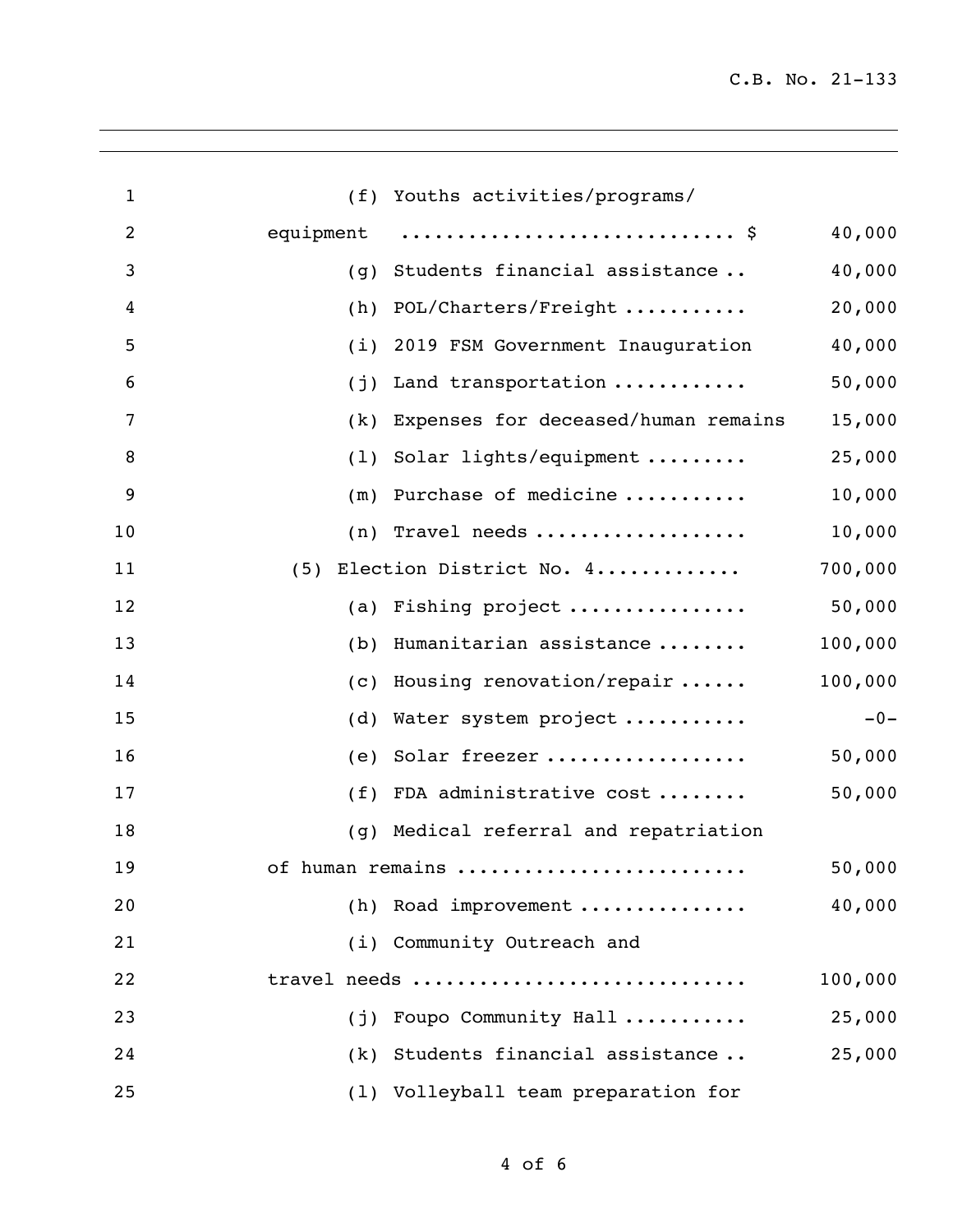| $\mathbf{1}$ | Pacific Games  \$                   | 20,000  |
|--------------|-------------------------------------|---------|
| 2            | Disabled and Senior<br>(m)          |         |
| 3            | citizens assistance                 | 20,000  |
| 4            | Inauguration Faichuk Region<br>(n)  | 10,000  |
| 5            | Chuuk Women's Council<br>(0)        | 20,000  |
| 6            | Land transportation<br>(p)          | 30,000  |
| 7            | FCC Boat purchase<br>(q)            | 10,000  |
| 8            | Election District No. 5<br>(6)      | 700,000 |
| 9            | Northwest Vessel Purchase<br>(a)    | 500,000 |
| 10           | (b) Patient/Leaders/Citizens        |         |
| 11           | travel/COAP                         | 60,000  |
| 12           | (c) Solar Power System              | 50,000  |
| 13           | Solar Power Installation fee<br>(d) | $-0-$   |
| 14           | POL/Charters/Freight<br>(e)         | $-0-$   |
| 15           | ED#5 Administrative cost<br>(f)     | 10,000  |
| 16           | (g) Low Income Housing              |         |
| 17           | renovation/rehabilitation           | 10,000  |
| 18           | (h) FCC boat purchase               | 10,000  |
| 19           | (i) Northwest Leadership Summit/POL |         |
| 20           | and Charter                         | 50,000  |
| 21           | (j) Northwest citizen's outstanding |         |
| 22           | payment to Genesis Clinic           | 5,000   |
| 23           | (k) Northwest Leadership            |         |
| 24           | Summit outstanding                  | 5,000"  |
| 25           |                                     |         |